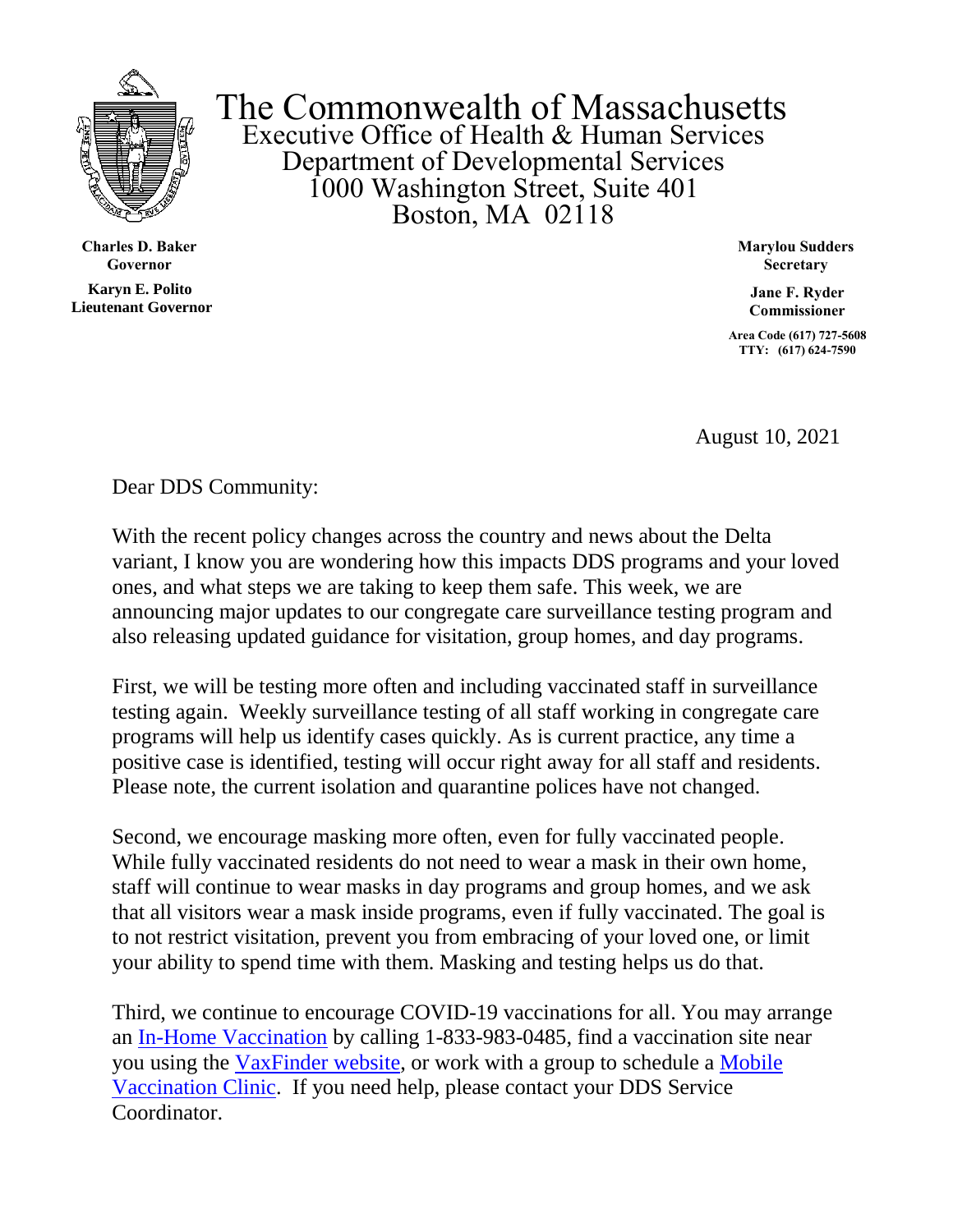

On the pages that follow, please find vaccination resources and links to updated guidance for group homes and day programs.

As always, please stay in contact with your Service Coordinator and Area Office and follow the Department on our website [\(mass.gov/dds\)](https://www.mass.gov/orgs/department-of-developmental-services) and social media (@ddsmass) for the latest updates.

Take good care,

Jane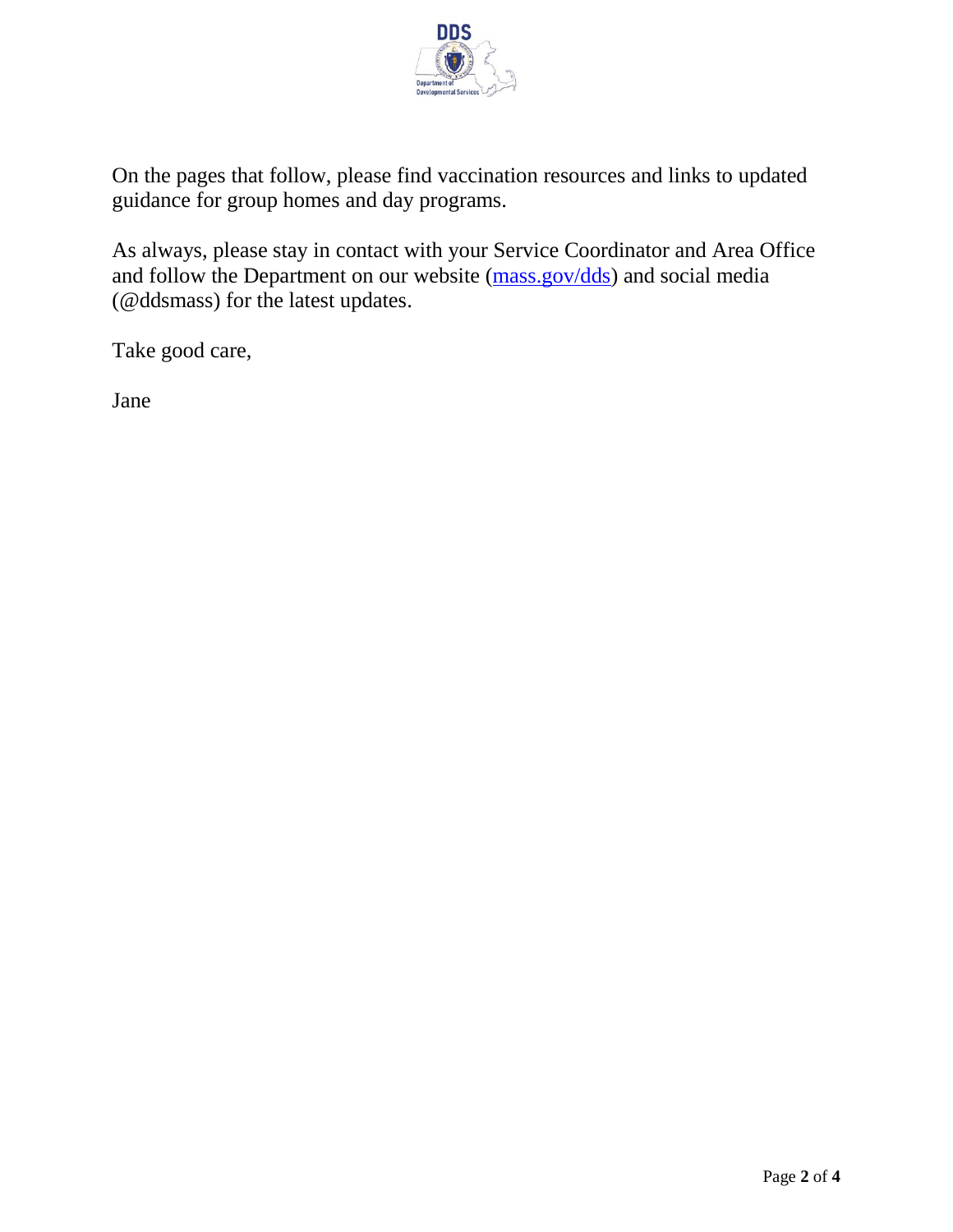

## **Surveillance Testing Program**

• Weekly surveillance testing for all congregate care staff, even if they are fully vaccinated, starting August 12.

### **Wearing Masks**

- Fully vaccinated group home residents are not required to wear a mask in their home.
- Individuals served by DDS should follow the public mask guidance in public settings.
- All staff are required to wear a mask while working in congregate care programs and day programs.

## **Visitation**

We have asked our residential settings to return to their pre-pandemic visitation policies and practices with the following exceptions:

- All visitors are now asked to wear masks indoors.
- Continued screening of all visitors for symptoms of illness and COVID-19 infection.
- Suspended visitation when a resident is isolating due to COVID infection or there is a COVID-19 outbreak at the program.
- Staff are required to wear masks in group homes, regardless of vaccination status.

## **Vaccination Update**

- **In-Home [Vaccinations](https://www.mass.gov/info-details/covid-19-in-home-vaccination-program)** are available to anyone with trouble getting to a vaccination site. Call 1-833-983-0485 to schedule your in-home vaccination.
- **Call 2-1-1** to schedule an appointment over the phone.
- Use the **[VaxFinder](https://vaxfinder.mass.gov/)** website to search for appointments at pharmacies, health care providers, and other community locations.

# **If you need help planning a COVID-19 vaccination for an individual served by DDS, please contact your DDS Service Coordinator.**